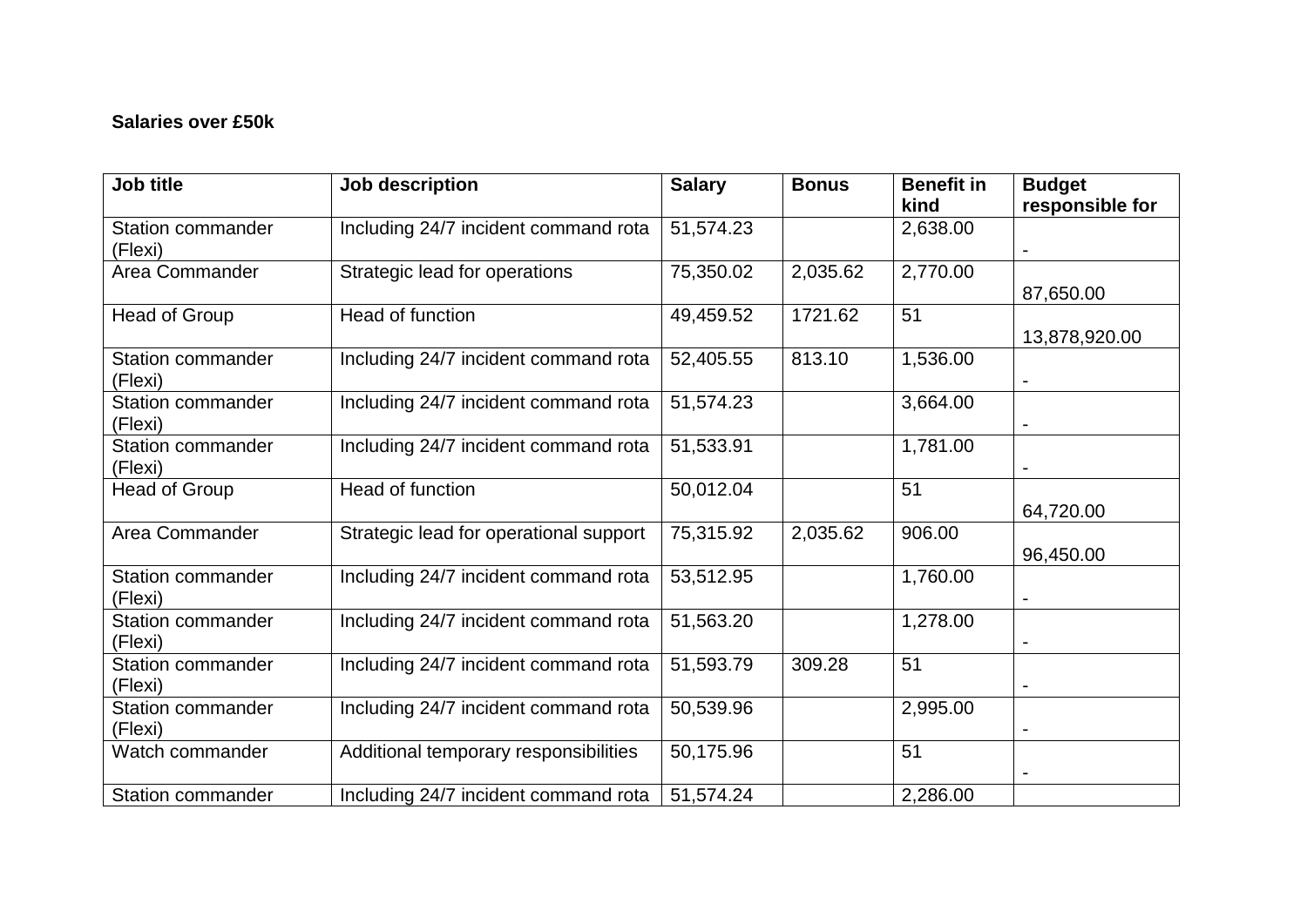| (Flexi)                           |                                                           |           |          |          |              |
|-----------------------------------|-----------------------------------------------------------|-----------|----------|----------|--------------|
| <b>Station commander</b>          | Including 24/7 incident command rota                      | 52,047.38 |          | 1,318.00 |              |
| (Flexi)                           |                                                           |           |          |          |              |
| Watch commander                   | Shift system                                              | 55,699.48 | 1,181.46 | 51       |              |
|                                   |                                                           |           |          |          |              |
| <b>Station commander</b>          | Including 24/7 incident command rota                      | 51,533.91 |          | 2,293.00 |              |
| (Flexi)                           |                                                           |           |          |          |              |
| <b>Station commander</b>          | Including 24/7 incident command rota                      | 51,545.62 |          | 2,423.00 |              |
| (Flexi)                           |                                                           |           |          |          |              |
| <b>Station commander</b>          | Including 24/7 incident command rota                      | 51,551.94 |          | 1,255.00 |              |
| (Flexi)                           |                                                           |           |          |          | 440,330.00   |
| <b>Group Commander</b>            | Head of function, including 24/7                          | 56,638.38 |          | 2,899.00 |              |
|                                   | incident command rota                                     |           |          |          | 65,460.00    |
| <b>Station commander</b>          | Including 24/7 incident command rota                      | 52,063.57 |          | 711.00   |              |
| (Flexi)                           |                                                           |           |          |          |              |
| Head of Group                     | Head of function                                          | 50,407.53 |          | 51       |              |
|                                   |                                                           |           |          |          | 6,869,708.00 |
| <b>Group Commander</b>            | Head of function, including 24/7                          | 61,745.29 | 1,816.23 | 2,503.00 | 184040(s)    |
|                                   | incident command rota                                     |           |          |          |              |
| Head of Group                     | Head of function                                          | 55,608.03 | 2,035.62 | 3,339.00 |              |
|                                   |                                                           |           |          |          |              |
| <b>Group Commander</b>            | Head of function, including 24/7                          | 61,918.27 | 1,816.23 | 4,739.00 | 1013700(s)   |
| <b>Station commander</b>          | incident command rota                                     |           |          |          |              |
|                                   | Including 24/7 incident command rota                      | 51,533.91 |          | 4,159.00 |              |
| (Flexi)<br><b>Group Commander</b> |                                                           |           |          |          |              |
|                                   | Head of function, including 24/7<br>incident command rota | 61,721.42 | 1,816.23 | 1,898.00 | 1013700(s)   |
| <b>Group Commander</b>            | Head of function, including 24/7                          | 61,755.54 | 1,816.23 | 3,622.00 |              |
|                                   | incident command rota                                     |           |          |          |              |
| <b>Station commander</b>          | Including 24/7 incident command rota                      | 51,562.22 |          | 3,129.00 |              |
| (Flexi)                           |                                                           |           |          |          |              |
| Area Commander                    | Strategic lead for prevention and                         | 69,669.14 | 1,816.23 | 1,202.00 |              |
|                                   |                                                           |           |          |          |              |